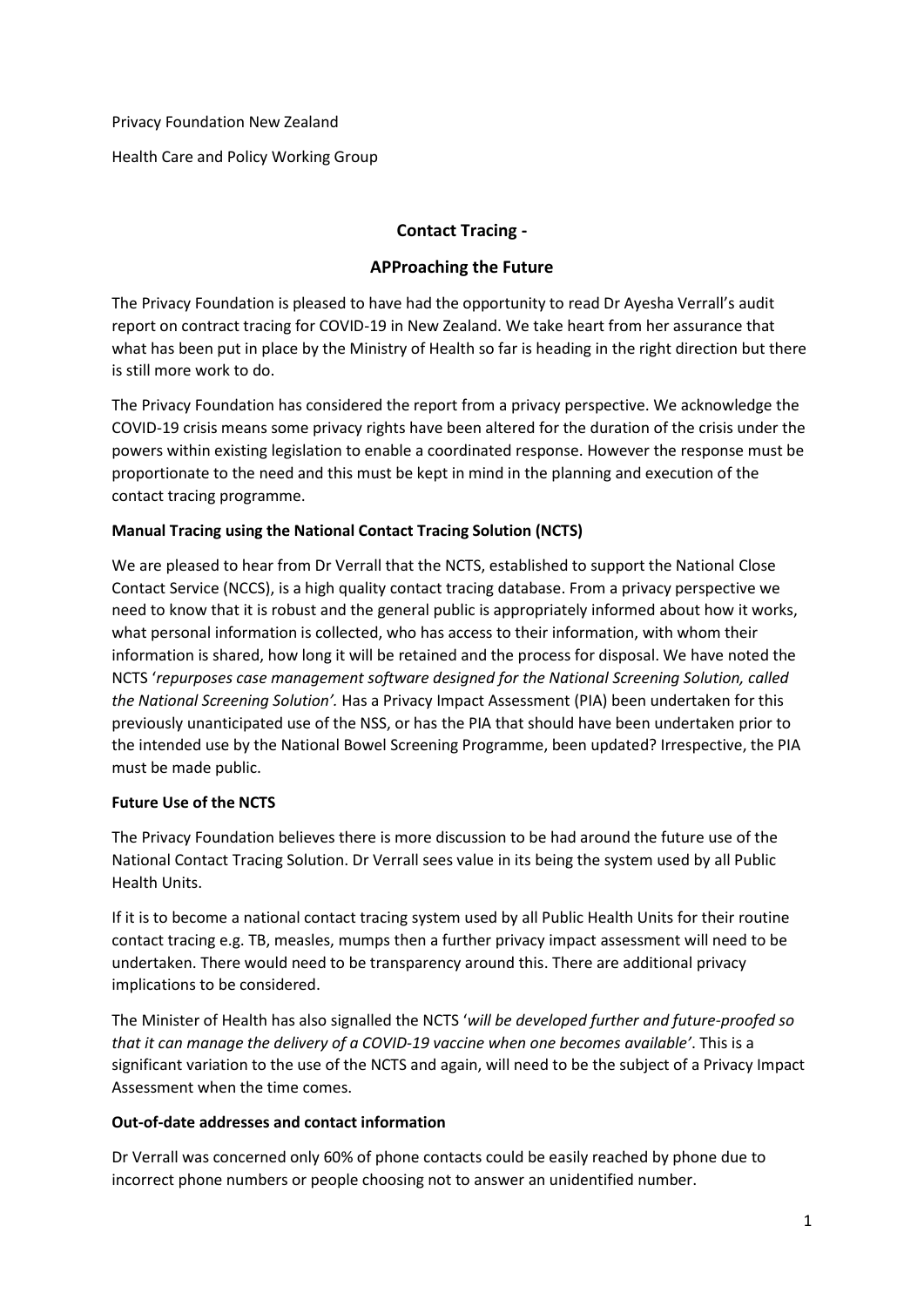The Privacy Foundation shares this concern. Information Privacy Principle 8 requires that agencies take reasonable steps to ensure information is accurate before it is used. Out-of-date address and contact information is inaccurate information. It is particularly unhelpful in these circumstances. We are well aware that address information that **must** be collected and the contact information that **may** be collected in the National Health Index, may be out-of-date. One response from the Ministry of Health indicates that about 30% is out-of-date. This is a significant issue. Monthly data matching between PHO enrolment databases and the NHI goes some way toward updating addresses for the enrolled population, but more work still needs to be done on ways to resolve out-of-date information issues.

We expect the first phase of the smartphone app that will enable people to register their contact information will see that information matched with the NHI and the NHI updated accordingly.

We believe the National Close Contact Service needs to explore further options for making it obvious to people that the phone call is coming from the NCCS. Publication of the two relevant phone numbers on the Ministry's COVID-19 webpages is a step in the right direction.

#### **Use of digital technology in contact tracing**

The Privacy Foundation was pleased with Dr Verrall's clear explanation around the use of digital technology in contact tracing – that it could not replace the work undertaken by Public Health Units, but it could be a useful supplement in the contact tracing process.

She supported the use of an app for smartphones and that it would be good to have it by the time we go down to Alert Level 2 but she recognised there were potential problems with an app and that it needed to be piloted and evaluated first. It was important to establish the technology was acceptable to the public because public buy-in was required to achieve optimal uptake and effectiveness of the app in the contact tracing process. The example of the last census illustrates the difficulties of any large-scale technology-based project.

#### **Some Issues**

The Privacy Foundation strongly supports Dr Verrall's comments. We reiterate our own views, previously expressed. A Privacy Impact Assessment must be undertaken and made publicly available prior to the adoption of the app or any other new technology; the public must be well informed in language they can understand about how the app will work within the contact tracing process, what they can expect when contacted, what information will be collected, who it will be shared with, how long it will be retained, how it will be disposed of and how the app will be turned off once the crisis is over.

We remain concerned that the introduction of a smartphone app has the potential to increase inequities in communities that are already vulnerable due to lower rates of digital access. If increasing reliance is placed on the use of an app as a component of contact tracing we are concerned that contact tracing in these communities may be impaired and therefore they may be at higher risk in the event of an outbreak. We need to be assured that those people who don't have access to digital technology will continue to have access to the requisite level of analogue support.

The introduction of an app to support contact tracing at this stage in the epidemic can be seen as an ideal opportunity to identify the risks, benefits and costs of such a programme, and in this way have a blue-print for any future need. Any review needs to be comprehensive, and its findings made public.